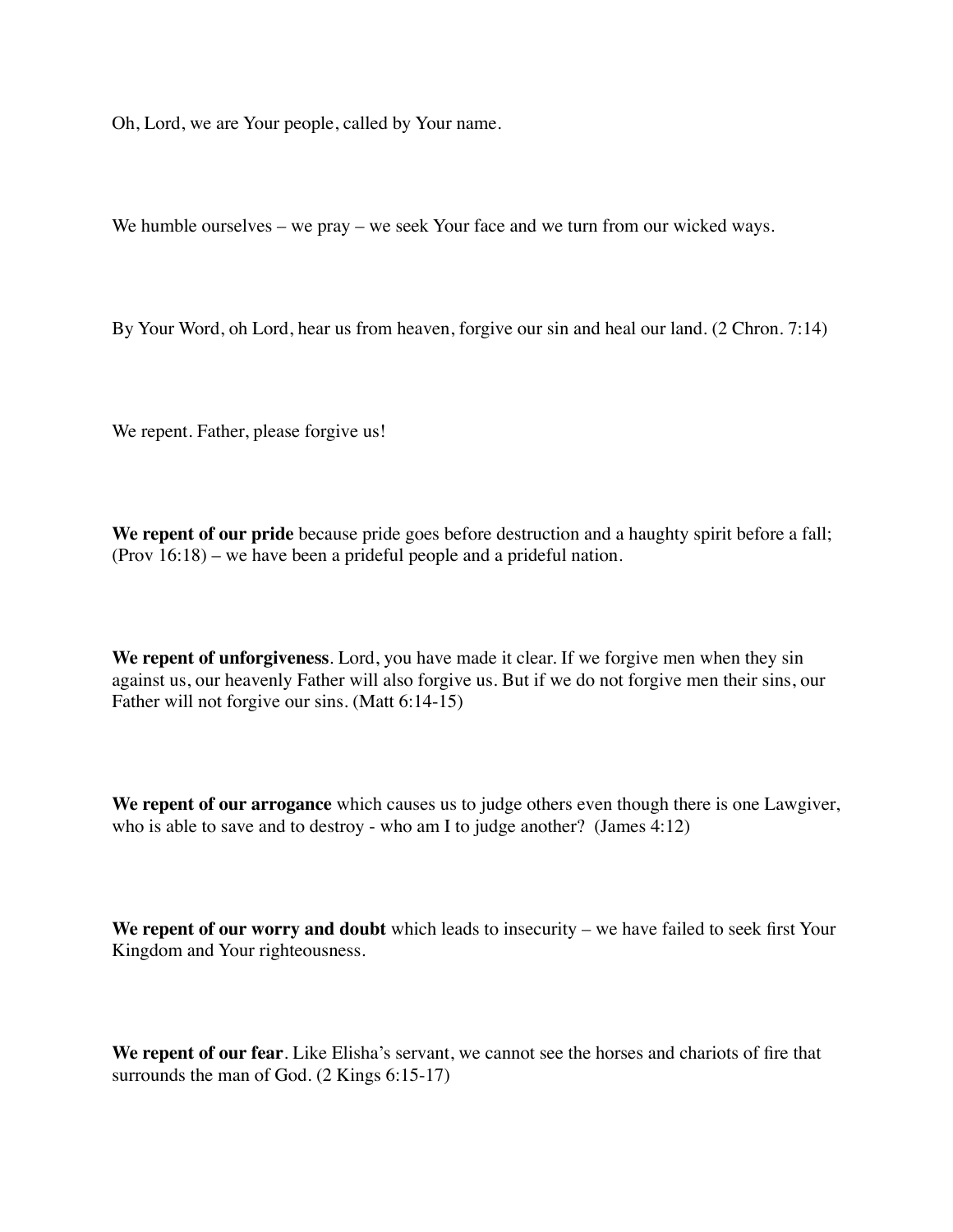Oh Father, You have not given us a spirit of fear, but of power, love, and a sound mind. (2 Timothy 1:7)

**We repent of our lust**. Lust that eventually brought Samson down to blindness, humiliation, slavery, and eventually death. (Judges 13-16)

**We repent of our envy and our jealousy**. Like King Ahab, these things led to the murder of his neighbor at the hand of Queen Jezebel. (1 Kings 21)

**We repent of our gossip**. Your Word instructs us not to spread false reports and not to help a guilty person by being a malicious witness. (Exodus 23:1) May we not let any unwholesome talk come out of our mouths, but only what is helpful for building others up according to their needs, that it may benefit those who listen. (Ephesians 4:29)

**We repent of our greediness** which, like Ananias and Sapphira, who lied to the Holy Spirit in order to appear more generous to the church, causes us to try to build ourselves up in the opinion of others. (Acts 5:1-11)

We repent of racism and beg your forgiveness for this scourge that us upon our land.

**We repent** of adultery, fornication, uncleanness, lewdness, idolatry, sorcery, hatred, contentions, jealousies, outbursts of wrath, selfish ambitions, dissensions, heresies, envy, murders, drunkenness, revelries, and the like, because those who practice such things will not inherit the kingdom of God. (Gal 5:19-21)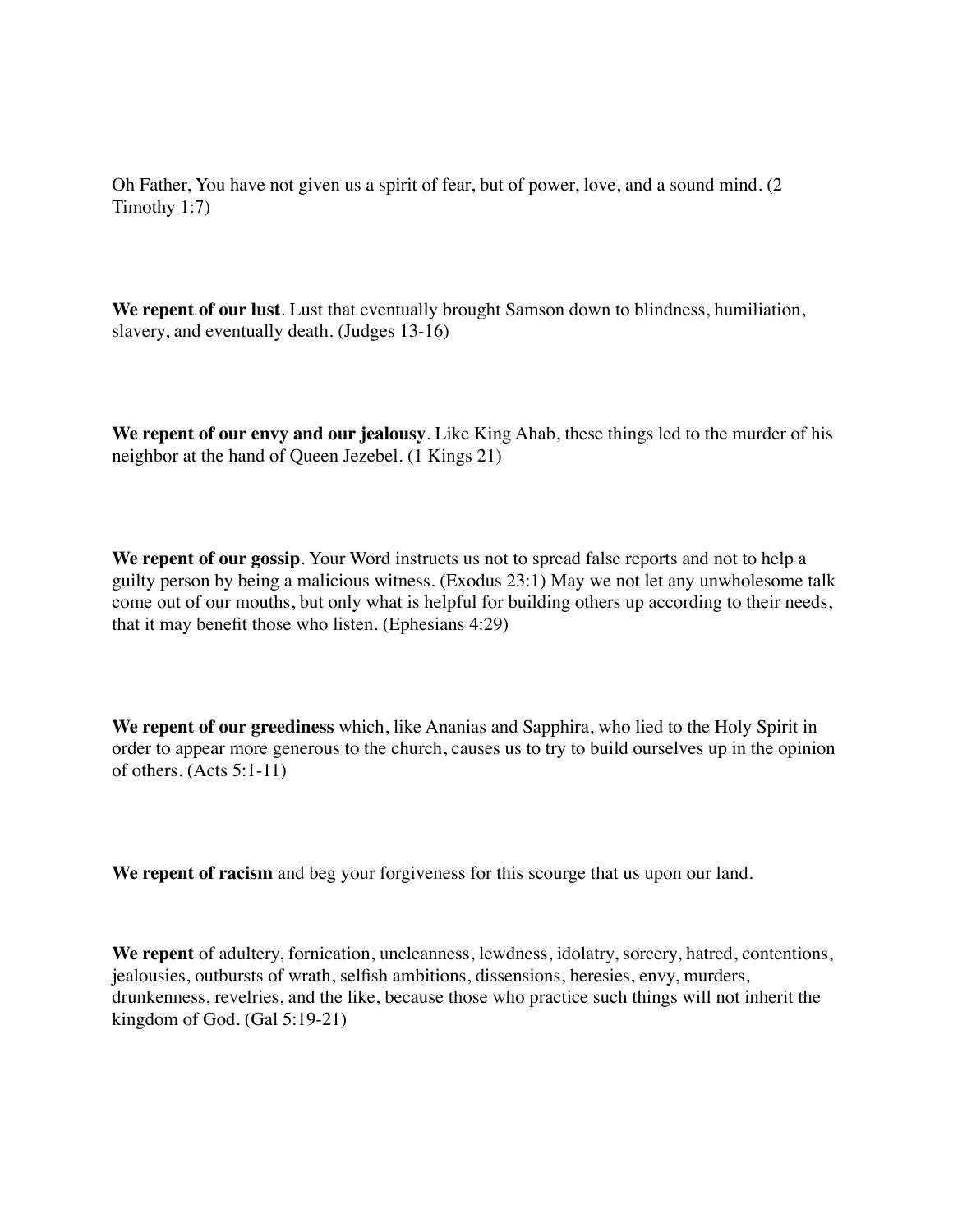"Search [us], O God, and know [our] heart[s]; try [us] and know [our] thoughts. See if there be any wicked way in [us], and lead [us] in the way everlasting (Ps. 139:23)

"Purge [us] with hyssop, and [we] shall be clean; wash [us], and [we] shall be whiter than snow," (Ps. 51:7)

Create me in [us] a clean heart, O God; and renew a right spirit within [us]," (Ps. 51:10)

"Allow [us] to retain no iniquity in [our] heart[s], so that You will hear [us]," (Ps 66:18)

[We] confess all [our] past sins. You, Lord, are faithful and just to forgive [us], and to cleanse [us] from all unrighteousness (1 Jn. 1:9)

This day, [we] will walk in the light, as You are in the light, and have fellowship one with another, and the blood of Jesus Christ will cleanse [us] from all sin. (1 Jn. 1:7)

Now [we] come to You, for You will in no wise cast [us] out. (Jn 6:37)

Since [our] heart[s] [do] not condemn [us], therefore [we] have confidence toward God. and whatsoever [we] ask, [we] receive of You, because [we] keep Your commandments, and do those things that are pleasing in Your sight. (Jn 3:21-22)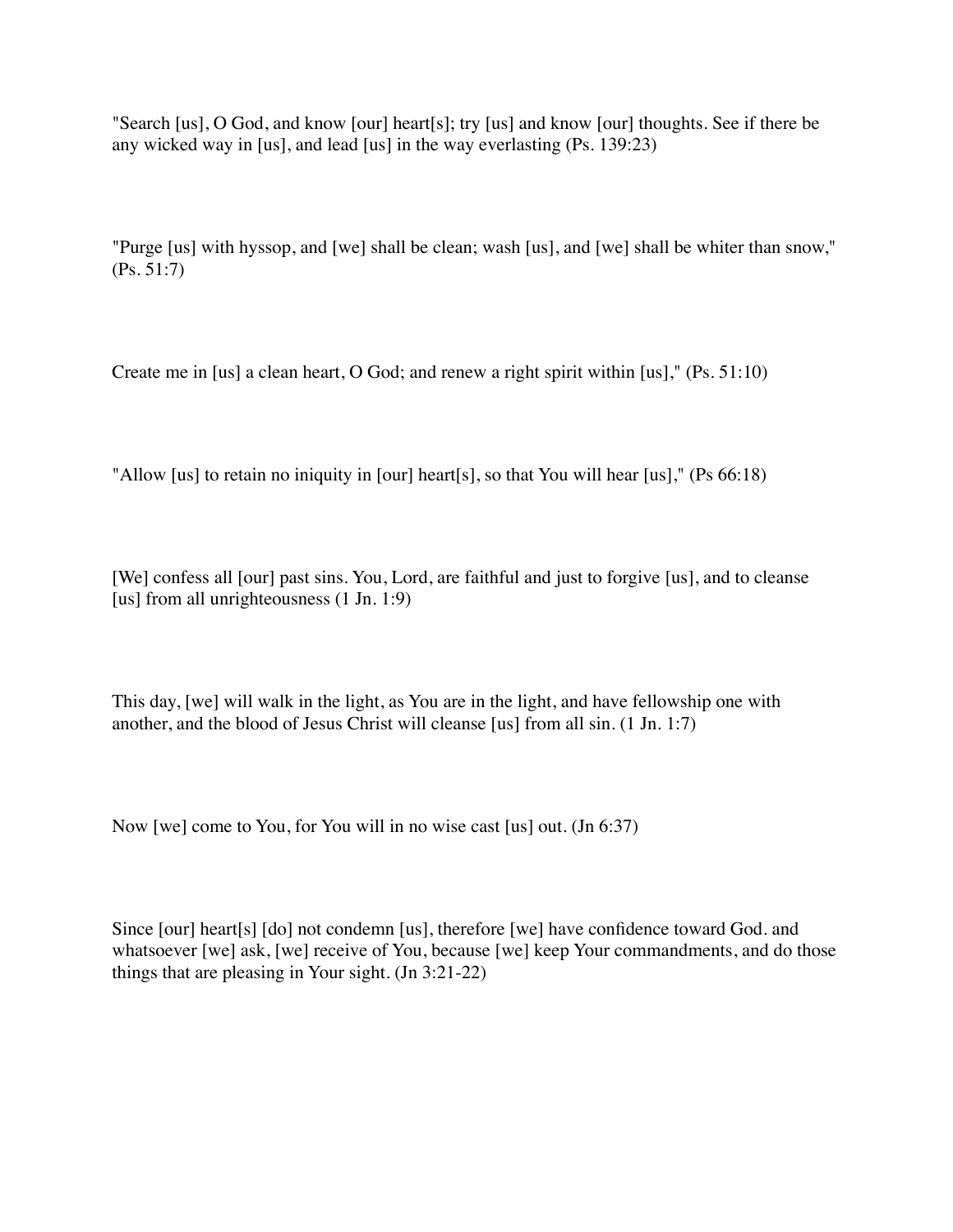As we are praying, we forgive every person against whom we have ought, and if You will bring to our remembrance any brother or sister who has ought against us, we will go and be reconciled to that person. (Mk  $11:25$ , Matt  $5:24$ )

We lift up holy hands without wrath and doubting and offer supplications, prayers, intercessions and giving of thanks.

Now, for a time of refreshing from the presence of the Lord, we pray, and Father, start this work in us.

We echo the Prayer of Jabez over ourselves and our city:

"Oh Lord, that You would bless [us] indeed, and enlarge [our] territory,

That Your hand would be with [us], and that You would keep [us] from evil,

That [we] may not cause pain! (1 Chron 4:10)

Sweep across the broken strings of our lives, and stir the slumbering cords again.

Pour out the Spirit of Supplication upon every believer and cause us to stir up ourselves to take hold of You. (Zech 12:10; Isa 64:7)

Cause the ministers of the Lord to weep between the porch and the altar and cry:

"Spare Your people, O Lord, and give not Your heritage to reproach," (Joel 2:17)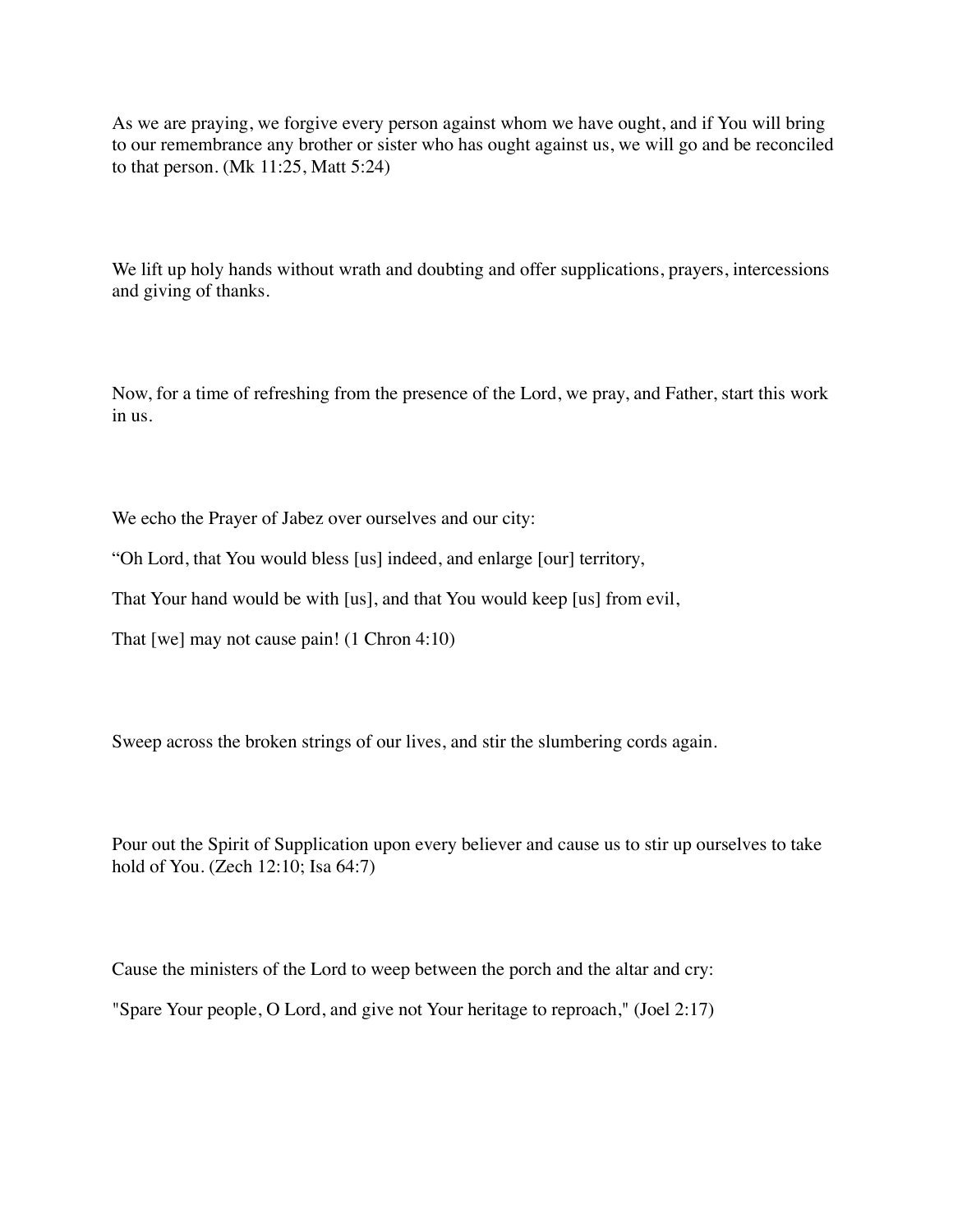Make our own head waters, and our eyes a fountain of tears that we, too, may weep night and day for our people, so that we may, like our Lord "Offer up prayers and supplications with STRONG CRYING AND TEARS unto Him that is able to save..." (Heb 5:7)

Grant to the leaders of this nation and all nations a desire for peace and a mind that can be guided by truth.

Give to every elected and appointed official of the United States of America a desire to execute justice, a repugnance for evil and an aversion to deceit.

Make our hearts to cry out for truth and equity, in order that we may lead quiet and peaceable lives. (1 Tim 2:2)

Lift every brother and sister in Christ, lift each believer in the United States of America beyond denominational barriers, racial divides, doctrinal differences and petty grievances, in order that we may become, as our Lord prayed, "One."

Will You not revive us again that Your people may rejoice in You?

In wrath, remember mercy; let righteousness and peace kiss each other,

mercy and truth meet together, and make our land to yield her increase again. (Ps. 85)

Rend the heavens and come down and visit Your people; make the mountains to flow down at Your presence - the prairies, the valleys and the little hills to skip like rams. (Isa 64; Ps 114)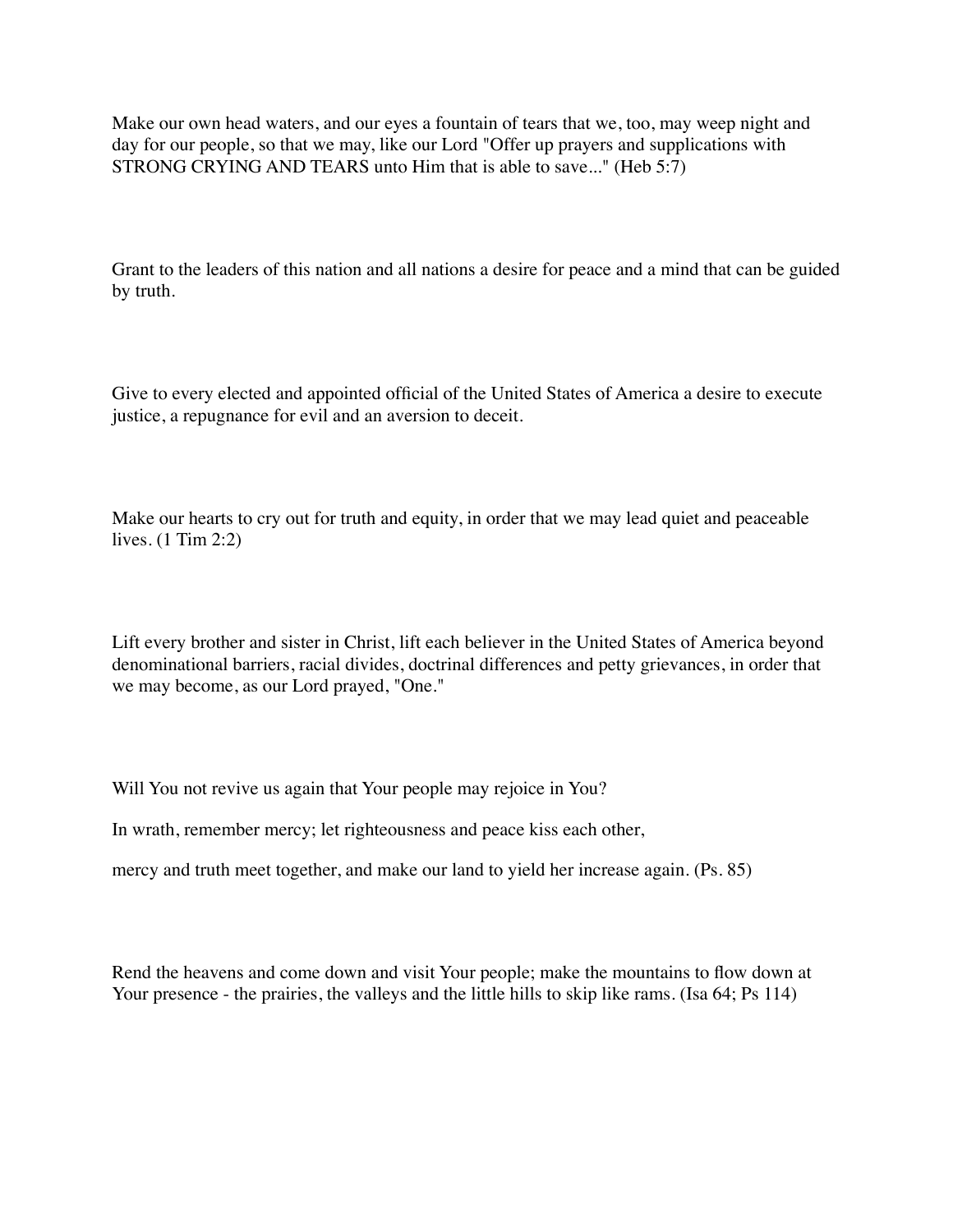Cause the trees to clap their hands and the morning stars to sing together at what You're going to do for Your Church in America.

Resurrect the dry bones of Your people by the quickening of the Holy Ghost.

May we sow for ourselves righteousness and may we reap in mercy;

Break up our fallow ground, for it is time to seek the Lord, until You come and rain righteousness upon us. (Hos 10:12)

O Lord, take out our hearts of stone and put within us hearts of flesh; make us to rend our hearts and not our garments.

God, transfigure our faces with the radiance of Your glory.

Grant us an unprecedented outpouring of Your Holy Ghost, a season of refreshing by Your grace.

We ask for Revival - that rain from heaven. Come, not as the dew of heaven, but as rain upon the mown grass and as showers that cover the earth.

Give us songs in the night, springs in the desert, floods upon our dry ground and make wells to burst forth in our wilderness.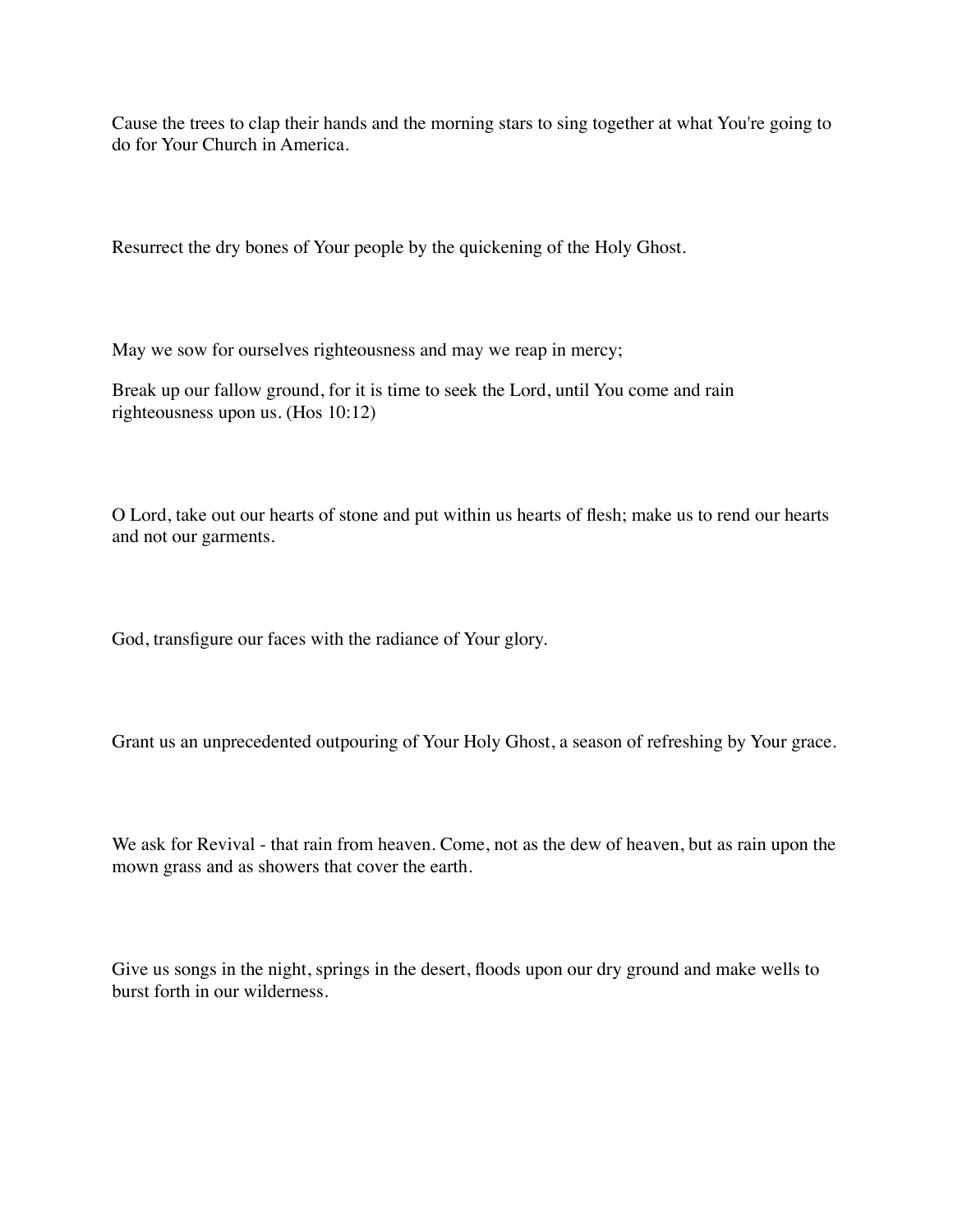Roar from the mountain of Your Holiness, the habitation of eternity, in irresistible power. Stretch forth Your mighty hand to shelve all of the old dried up sermons, ceremonies, evangelical gimmickry, judicial and legislative excuses for reform. Make the Son of Righteousness to rise upon our land with healing in His wings, lifting us up into the light of Your countenance, bringing us into Your banqueting house, anointing us with the oil of gladness and making us brokers in the divine exchange of beauty for ashes, the oil of joy for mourning and the garment of praise for the spirit of heaviness. (Isaiah 61)

Awaken us at the root, that there might be a saving of sinners as a fruit.

Effect a divine transfer of multitudes now in the valley of decision, from shades of night to planes of light.

O Lord, revive Your work in the midst of our years!

Grant us a Spiritual Awakening of such proportion, that it will make all prior Revivals of Church history look like dress rehearsals by comparison.

Receive our prayers!

Hear our supplications!

Defer not to respond to our petitions!

Provide for us a demonstration of the supernatural that will lift America from the plane of the ordinary to the realm of the extraordinary!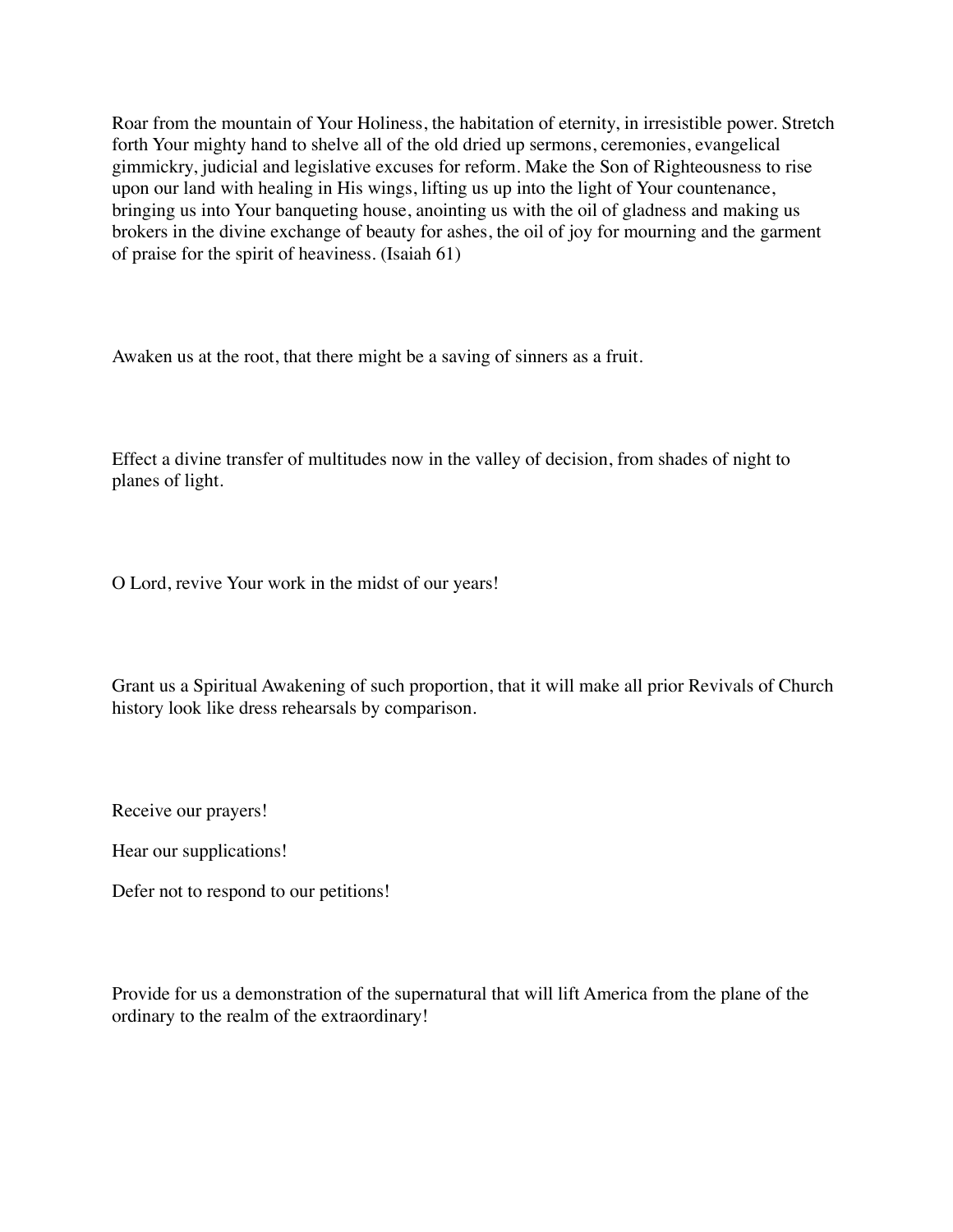Permeate our courts of time again with the atmosphere of eternity!

Through our prayers, Lord, make our weaknesses and impossibilities to become a platform for the display of Your glory and power; that Your purposes might be fulfilled, Satan routed, and Revival secured for this generation.

Father, grant that millions of Americans will unite themselves together and pray until:

From the mountains to the prairies,

To the oceans white with foam,

God bless America

Our home, sweet home!

And now, Lord, clothe each believer with the authority of Calvary; canopy each of us with the mantle of the Holy Spirit; quicken us with the almightiness of the Name of Jesus and endue us with the power from on High!

And what we pray for ourselves, we ask for each believer in the nation:

Revive us again...

Fill each heart with Your love...

may each soul be rekindled...

With FIRE from above.

Grant to us, Lord, the spirit of wisdom and revelation in the knowledge of Christ, the eyes of our understanding being enlightened, that we may know the hope of Your calling, and what is the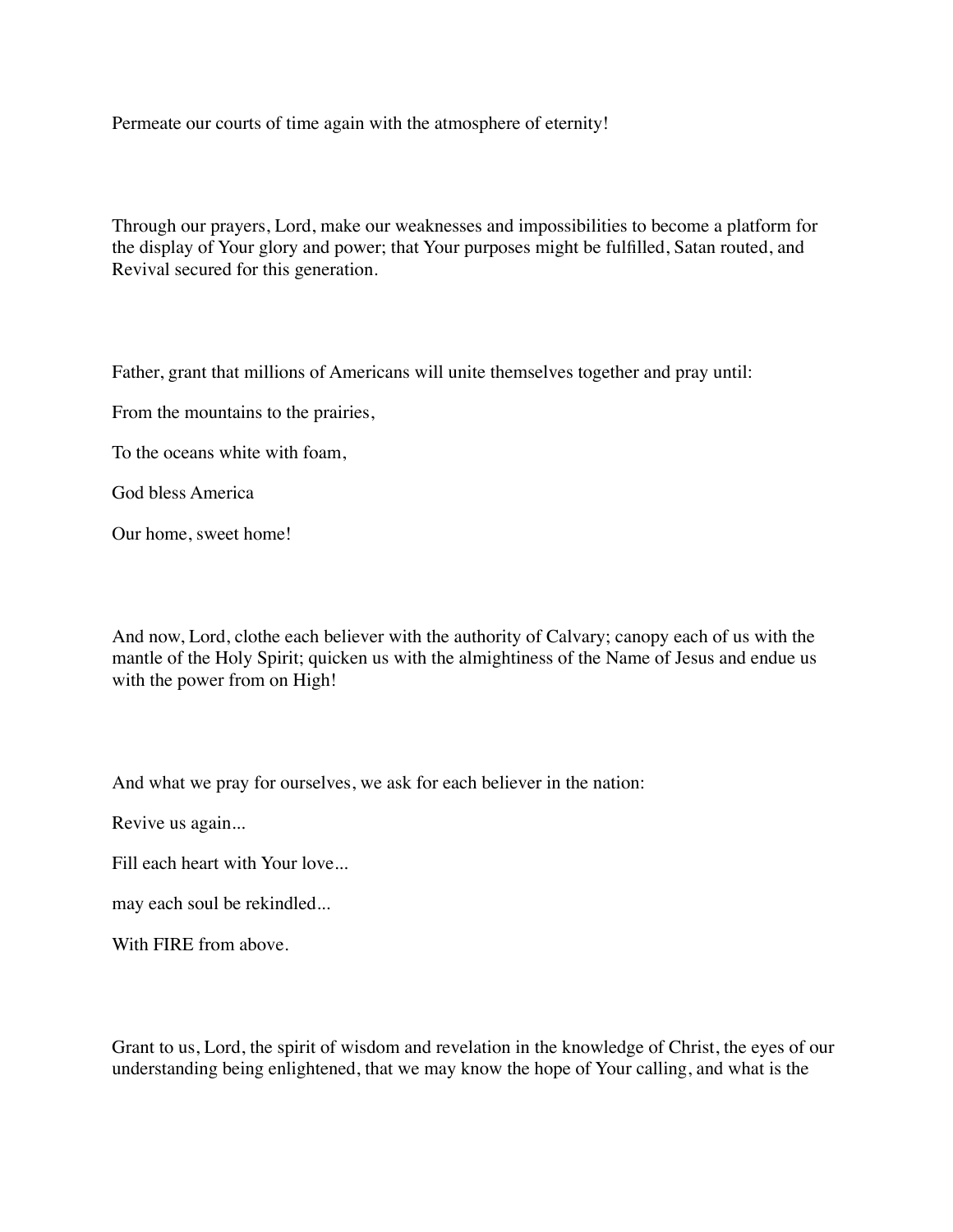exceeding greatness of Your power to us who believe. O make our eyes to behold another day of Your power. (Eph 1:17-19)

You who are rich in mercy, quicken us and raise us up together to sit in heavenly places in Christ, that in the ages to come You may show the exceeding riches of Your grace toward us.

(Eph 2:5-7)

Father, we serve notice on You, that we will persistently approach unto You in humility and sincerity until this blessing is ours.

We will not be denied until You show Yourself strong on our behalf; until we, with joy, draw water out of the wells of salvation, until we taste and see that You, Lord, are good; that Your love is better than wine and sweeter than honey out of the honeycomb.

Here we take our stand!

We can do no other!

We present our nation, the United States of America, as a candidate for a mighty Spiritual Awakening. We will not let You go until we secure this Balm of Gilead; until we drink from the cup which will wash us, cleanse our society, remedy our evils and cure our ills.

O come, Lord! Come in this time of tremendous need for our nation.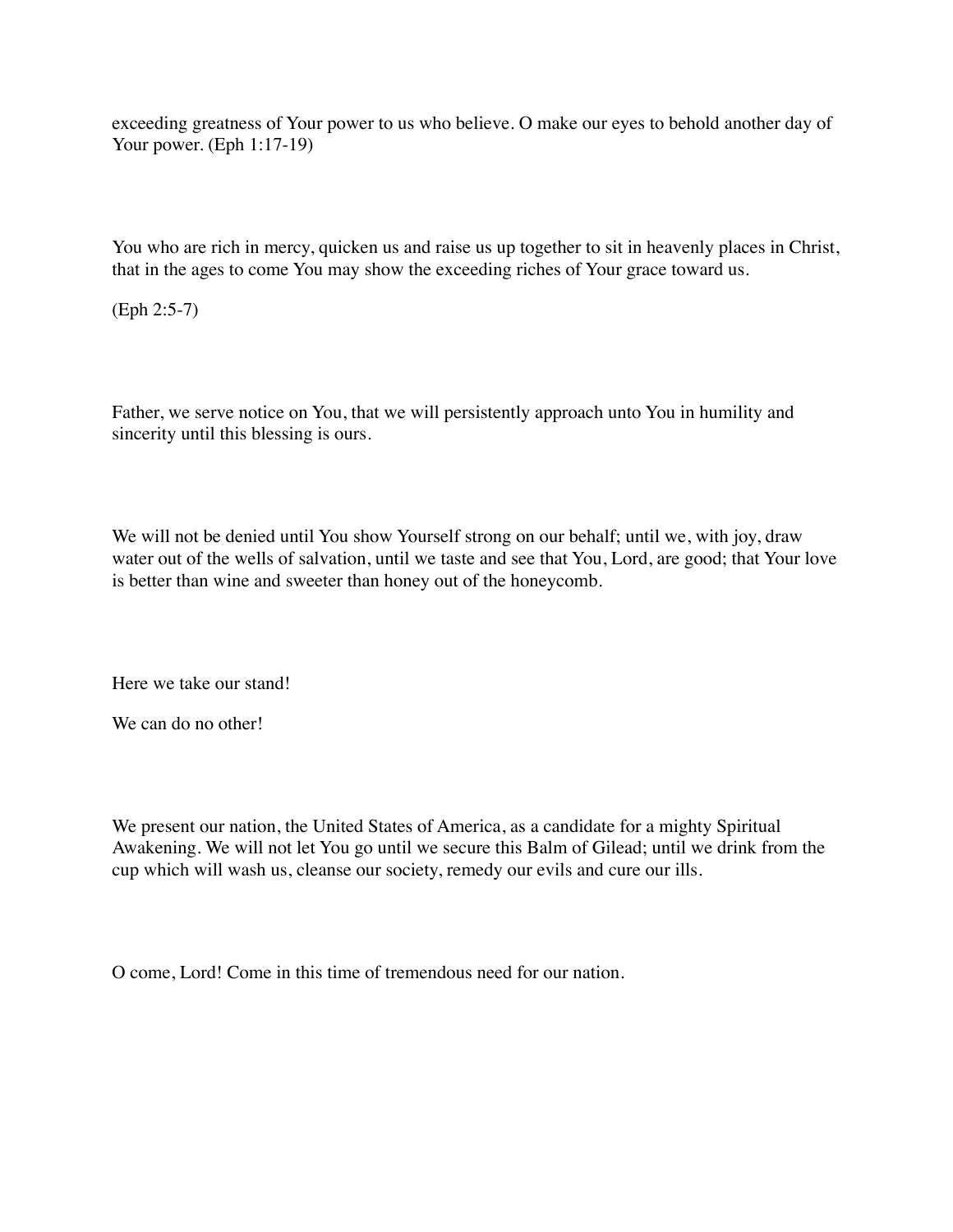We know that the answer that we seek does not come from the White House or any political party. We know that the answers we need come from only You. We repent for looking to politics for solutions rather than looking to You and Your Word.

We pray for righteousness in our land. We pray that wickedness will be driven back by righteousness and that the church, the Bride of Christ, will rise up in the power of the Holy Ghost!

Direct the United States of America according to Your will.

Direct our nation to place in the offices of leadership individuals who are righteous and who fear You:

The Presidency,

the Senate,

the House of Representatives,

and all federal, state, and local civic leaders.

We pray for judges who will render decisions according to righteousness and law.

O Father, the United States of America has strayed from its biblical foundation. Sin is rampant in our land.

We are given over to the works of the flesh – we repent of these things.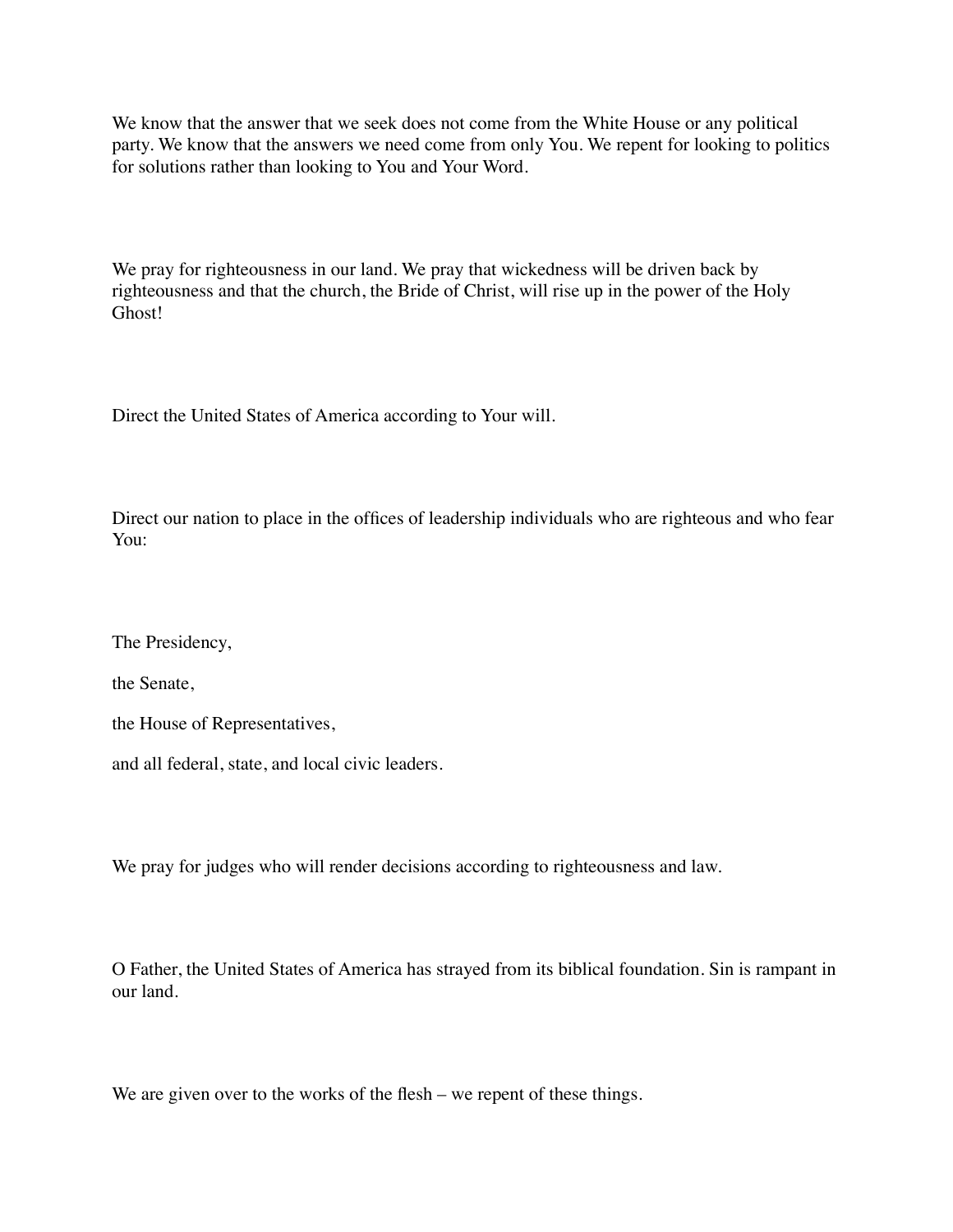Oh, Lord, we pray for our city and our area – we pray for Lake Wales, Florida, and the surrounding region.

As we repent of our sins, let the bondage of past sins be broken – sins of generations past be demolished.

As we turn to You and seek Your face, we will not be disappointed.

As we intercede for our families and our children, we will experience the sufficiency of Your grace in our homes.

As we turn to You, we will know the glorious riches of Your presence.

Lord, bless and direct our city leaders. May they be directed by Your wisdom.

Lord, cover our first responders. May they know the protection of Your mighty hand and be directed in all godliness, righteousness and justice.

Lord, direct the education for our children – the Lake Wales Charter Schools and Polk County School Board. May our children be served by what is best for Lake Wales' students.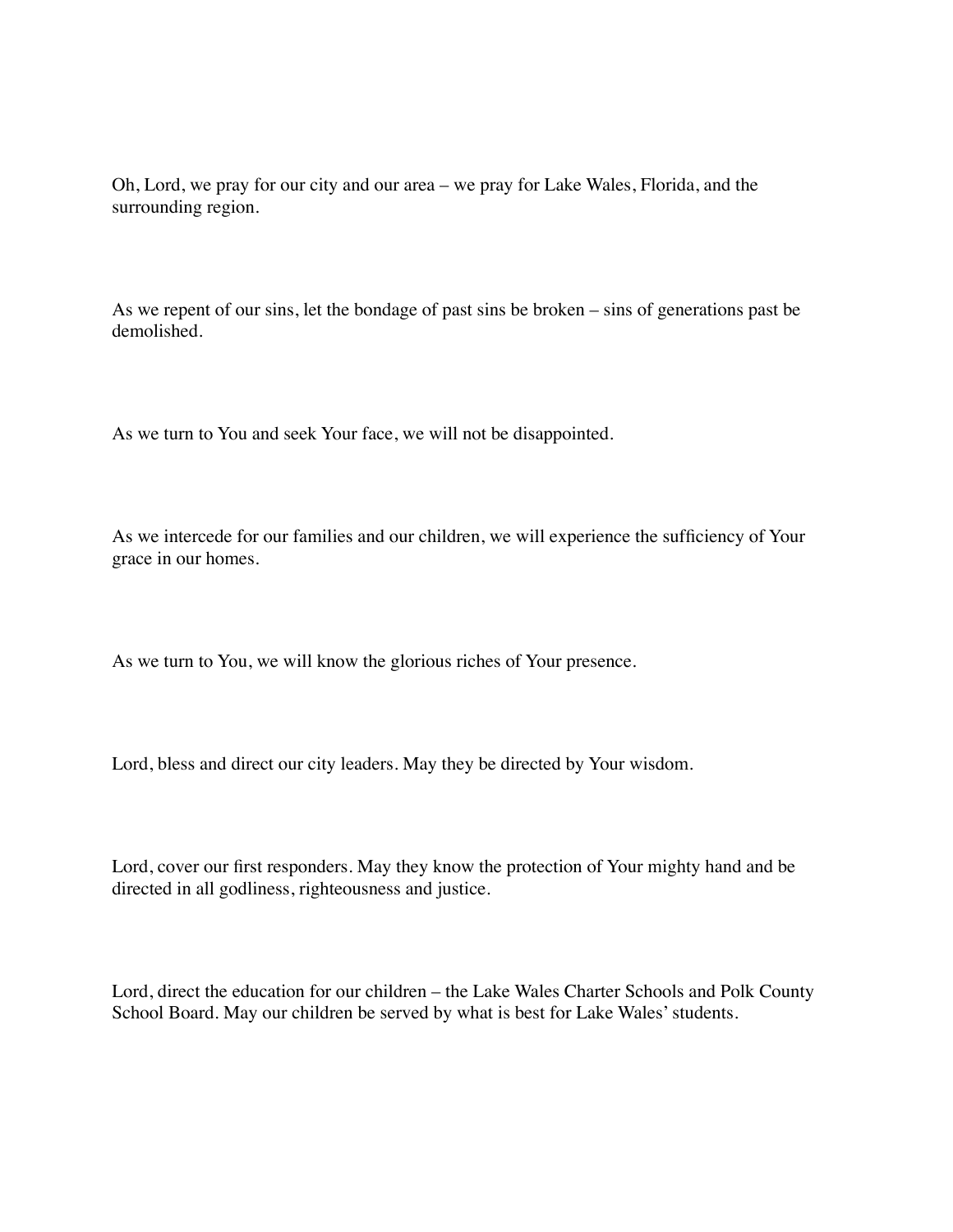May our children desire to learn and grow in knowledge, and not be hindered by ignorance and underachievement.

May the level of education increase and be evident in test scores, abilities and the conduct of our sons and daughters.

Lord, release bondages that would keep Lake Wales isolated from commerce.

We ask that You bring to our city viable businesses that will profit our people through labor and employment.

We ask that You fill our Commerce Park with businesses that are profitable - businesses that will provide manufacturing and generate revenue.

We pray for a rejection of ignorance and simplicity and we pray for increase in understanding and responsibility.

We pray, oh Lord, that our lives would reflect the fruit of the Spirit:

love, joy, peace, patience, kindness, goodness, faithfulness, gentleness, and self-control (Gal 5)

Please hear our prayer as we join together: (Matt 6:9-13)

9 Our Father in heaven,

Hallowed be Your name.